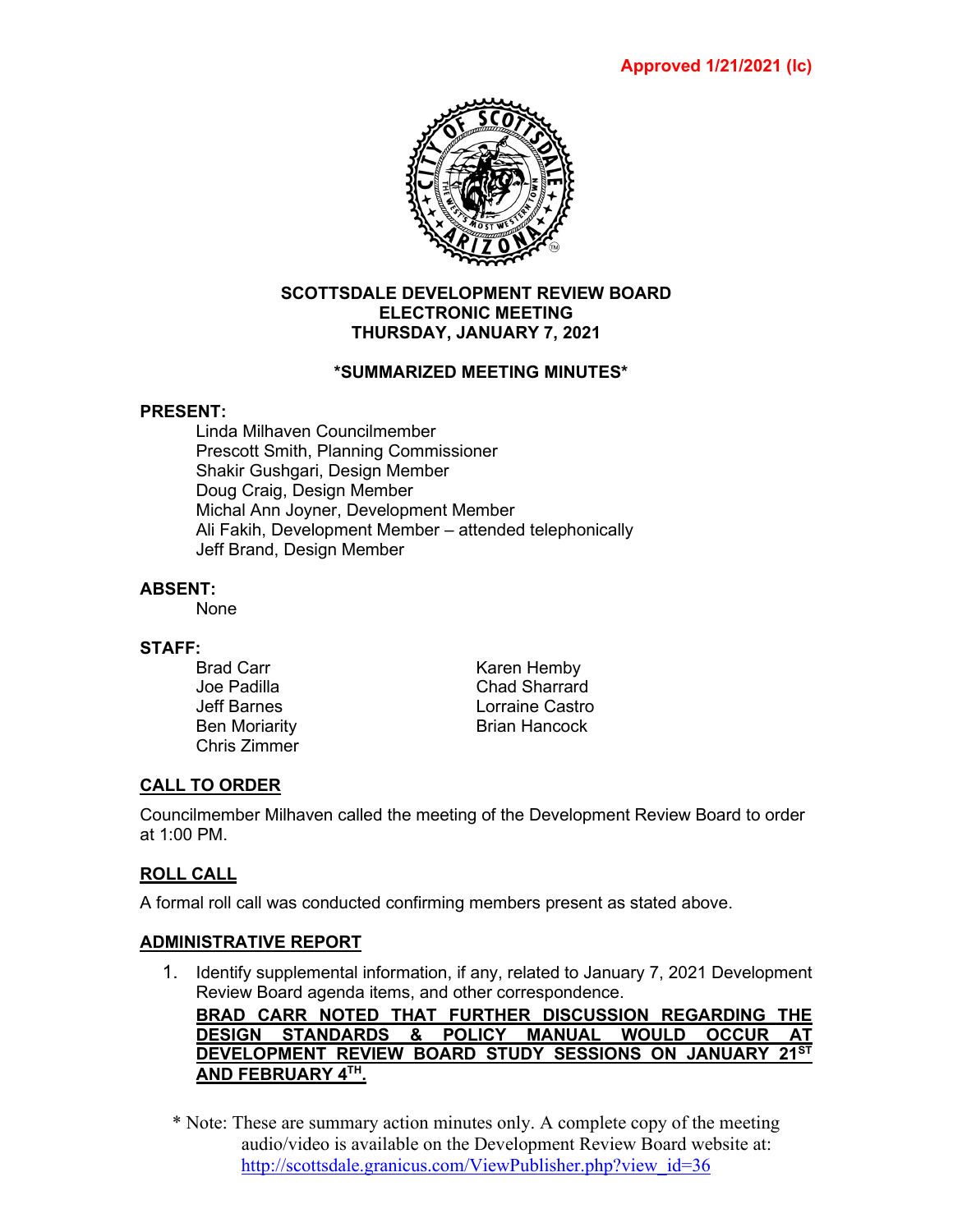## **MINUTES**

2. Approval of the December 17, 2020 Development Review Board Meeting Minutes.

**BOARD MEMBER JOYNER MOVED TO APPROVE THE DECEMBER 17, 2020 DEVELOPMENT REVIEW BOARD MEETING MINUTES, 2ND BY BOARD MEMBER CRAIG. THE MOTION CARRIED UNANIMOUSLY IN FAVOR BY COUNCILMEMBER MILHAVEN, COMMISSIONER SMITH, BOARD MEMBERS GUSHGARI, JOYNER, CRAIG, FAKIH AND BRAND WITH AN AYE VOTE OF SEVEN (7) TO ZERO (0).**

## **CONSENT AGENDA**

3. 17-DR-2020 (55 Resort Residences Scottsdale)

Request by owner for approval of the site plan, landscape plan, and building elevations for a new Residential Healthcare Facility comprised of a 3-story-tall building with 102 beds and approximately 152,300 square feet of building area, on a  $+/- 2.5$ -acre site.<br>9449 N. 90<sup>th</sup> Street Synectic

Synectic Design Inc., Architect/Designer **BOARD MEMBER BRAND MOVED TO APPROVE 17-DR-2020, 2ND BY BOARD MEMBER CRAIG. THE MOTION CARRIED UNANIMOUSLY IN FAVOR BY COUNCILMEMBER MILHAVEN, COMMISSIONER SMITH, BOARD MEMBERS GUSHGARI, JOYNER, CRAIG, FAKIH AND BRAND WITH AN AYE VOTE OF SEVEN (7) TO ZERO (0).**

4. 29-DR-2020 (San Bellara Apartment Community)

Approval of site plan, landscape plan and building elevations for a new apartment complex, consisting of 181 units and surface parking on +/- 12 acres located at the northwest corner of 78<sup>th</sup> Street and Princess Boulevard.

17800 N. 78<sup>th</sup> Street **Architectural Design Group, Architect BOARD MEMBER BRAND MOVED TO APPROVE 29-DR-2020, 2ND BY BOARD MEMBER CRAIG. THE MOTION CARRIED UNANIMOUSLY IN FAVOR BY COUNCILMEMBER MILHAVEN, COMMISSIONER SMITH, BOARD MEMBERS GUSHGARI, JOYNER, CRAIG, FAKIH AND BRAND WITH AN AYE VOTE OF SEVEN (7) TO ZERO (0).**

## **REGULAR AGENDA**

5. 2021 Election of Vice Chair

The five (5) Public Members of the Development Review Board will nominate and elect a Vice Chair.

**BOARD MEMBER CRAIG NOMINATED BOARD MEMBER GUSHGARI FOR VICE CHAIR, 2nd BY BOARD MEMBER JOYNER. THE MOTION CARRIED UNANIMOUSLY IN FAVOR BY BOARD MEMBERS GUSHGARI, JOYNER, CRAIG, FAKIH AND BRAND WITH AN AYE VOTE OF FIVE (5) TO ZERO (0).**